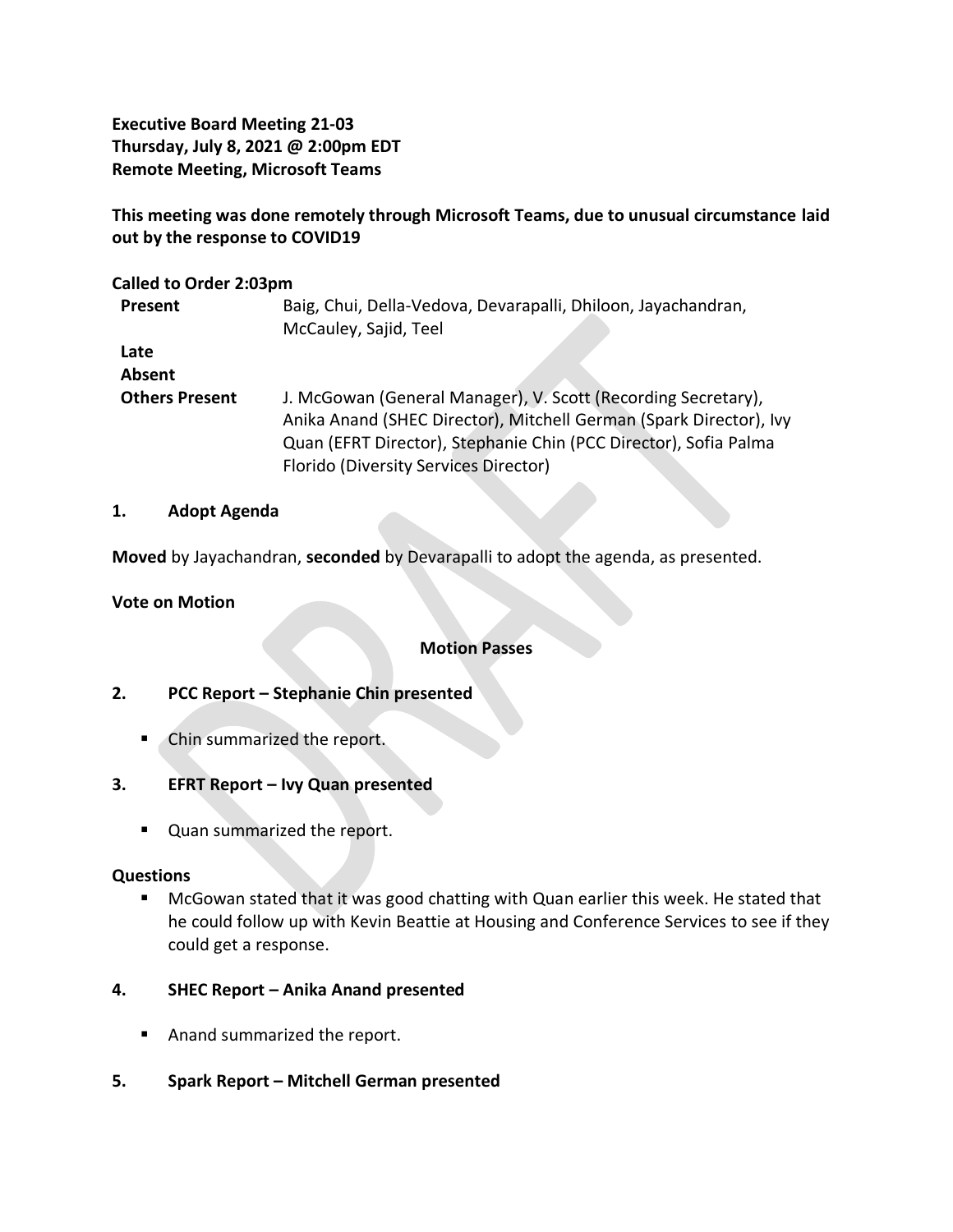■ German summarized the report.

### **Questions**

- McGowan stated that through the Marketing and Comms budget there might be some short-term funds. McGowan gave Kudos to German for the report, he liked how specific the social media section was. German stated that the promo coordinators have been doing a great job.
- Della-Vedova asked about the criteria for the sponsorship. German responded that in the operating policy there is a section about a certificate of achievement being given out to those who did a certain number of sessions, so eligibility for the sponsorship will require this certificate and being enrolled in first term. They added that there will be an application process, which hasn't been finalized, but the purpose is for the student to provide what skills they have gained and their commitment to safer space. German added that the Team Leaders will verify internally.

### **6. Close MSU Seat on Sponsorship & Donations Committee**

**Moved** by Della-Vedova, **seconded** by Baig to postpone closing the Sponsorship & Donations seat to EB 21-04.

### **Motion Passes**

### **7. Diversity Services Peer Support Proposal**

**Moved** by Baig, **seconded** by McCauley that the Executive Board approve Diversity Service's Peer Support Pilot Project Proposal, as circulated.

- Devarapalli went over the proposal with the Board.
- Baig stated that they were looking forward to seeing how it goes.
- Della-Vedova asked why the \$100 difference in the budget.
- Palma Florido responded that the \$100 was no longer a concern as it was to go towards office supplies to facilitate the community, but everything will be virtual.

### **Vote on Motion**

#### **Motion Passes**

### **8. Diversity Services Job Description**

**Moved** by McCauley, **seconded** by Devarapalli that the Executive Board approve the changes to the Diversity Services Events Coordinator job description, as circulated.

Devarapalli stated that this is solidifying the addition of community circles.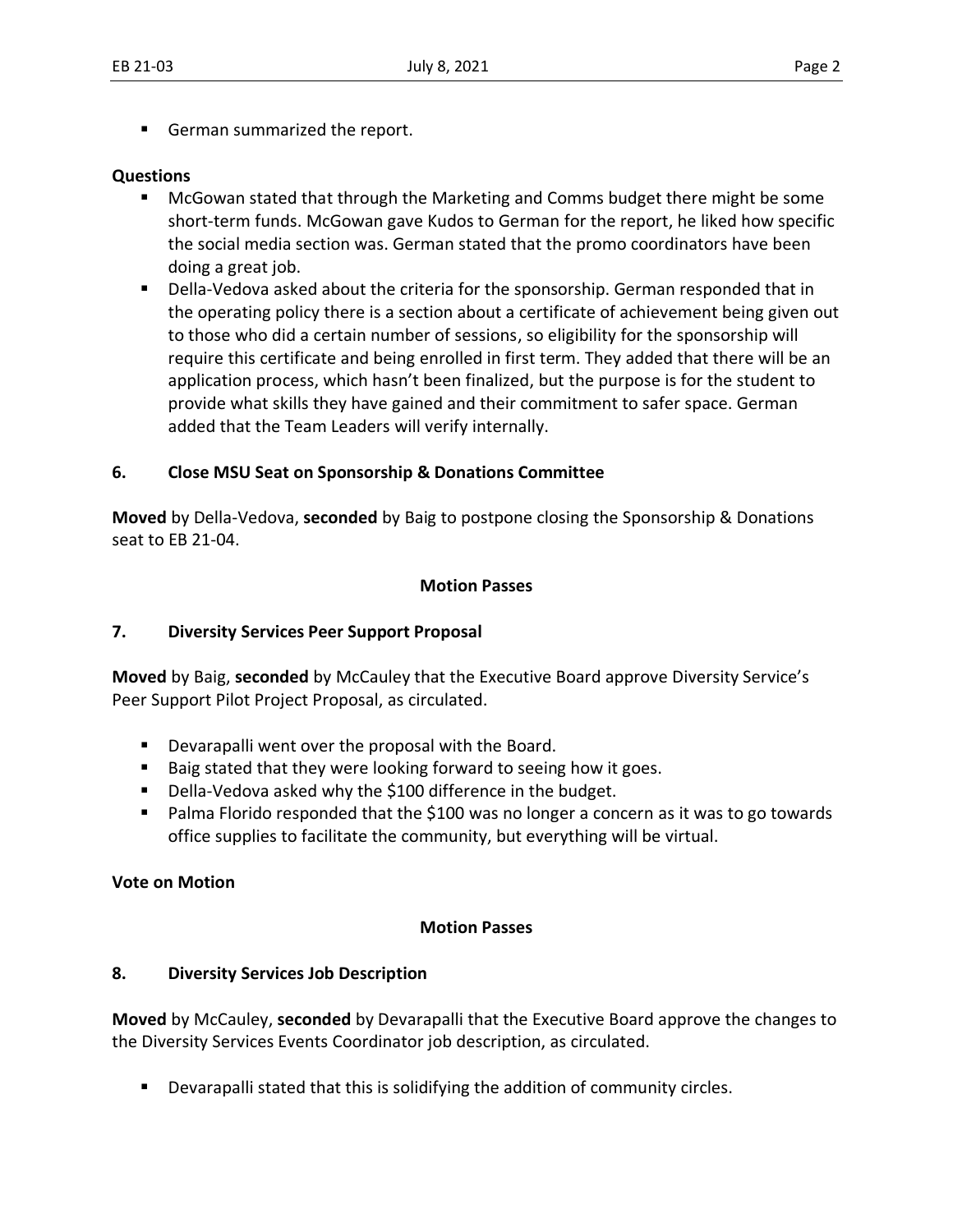## **Vote on Motion**

### **Motion Passes**

## **9. Working from Home Allowance**

■ McGowan stated that while they haven't confirmed the MSU plan of what it will look like in September, they are leaning towards many staff members working from home or having a blended experience. McGowan stated that with feedback from the Board of Directors he was working with the concept from last year, using a tiered system. He added that the criteria has changed from being office equipment to expenses and will be doing updates in information and questions about how things could look.

**Moved** by Teel, **seconded** by Baig that the Executive Board approve the Working from Home Allowance for expenses as follows, as circulated:

- New Full Time Staff who are eligible \$250.00
- Returning Full Time Staff and Part-Time staff who are eligible \$125.00
- Deadline: December 20, 2021
- Teel stated that it was important to keep supporting staff to make things easier to work from home.
- Baig stated that they've been excited to see how this would since it was discussed last meeting.
- Della-Vedova asked if there would be any changes to make it flexible or would it be revised in the coming weeks.
- McGowan stated that he did circulate more broad criteria.

## **Amendment**

**Moved** by Della-Vedova, **seconded** by Devarapalli to amend the motion to read: **Moved** by Teel, **seconded** by Baig that the Executive Board approve the Working from Home Allowance for expenses (costs such as internet, paper and other misc expenses will be addressed) as follows, as circulated:

- New Full Time Staff who are eligible \$250.00
- Returning Full Time Staff and Part-Time staff who are eligible \$125.00
- Deadline: December 20, 2021
- Della-Vedova stated that the amendment was to clarify the criteria.

**Vote on Amendment** 

**Motion Passes**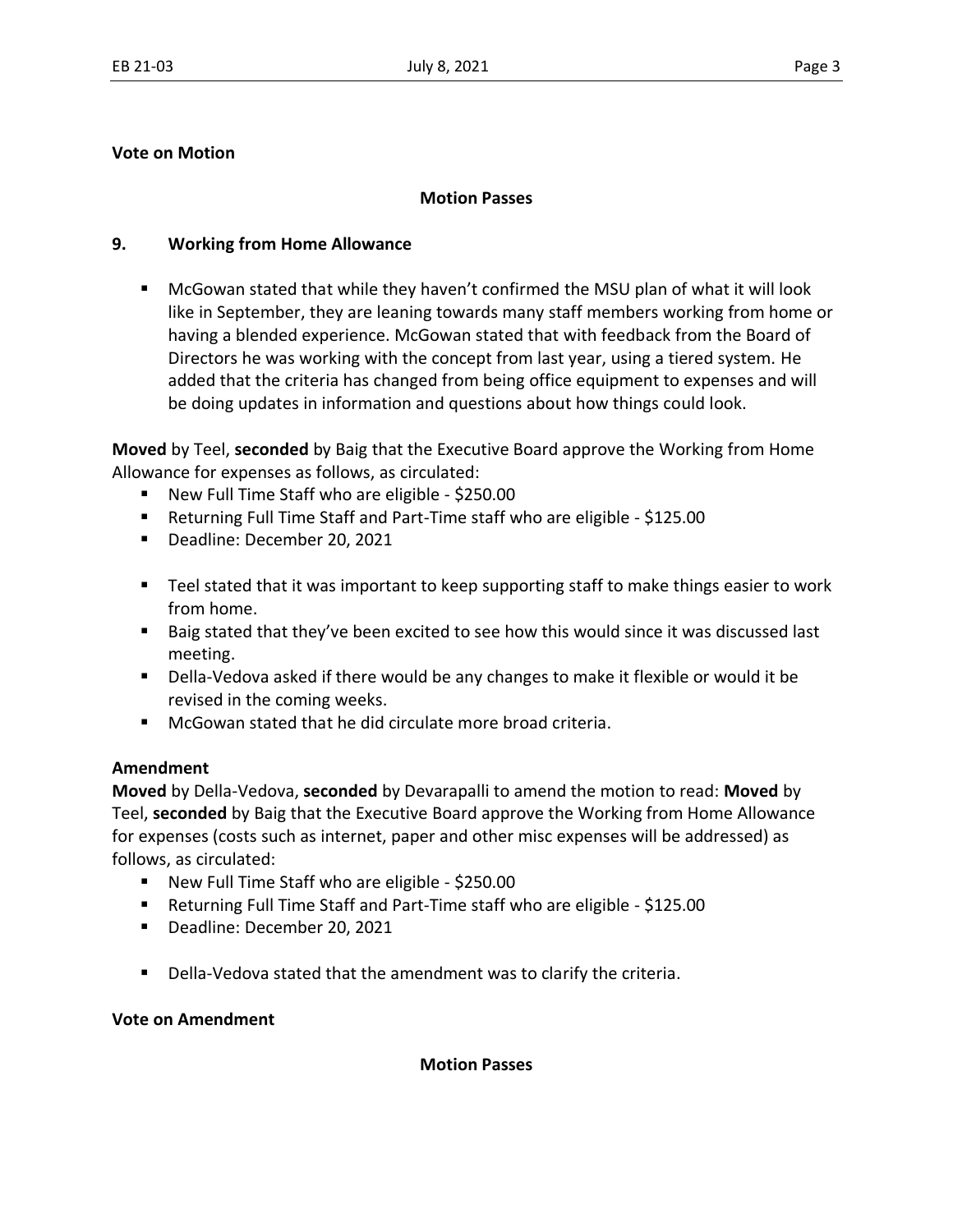### **Main Motion**

**Moved** by Teel, **seconded** by Baig that the Executive Board approve the Working from Home Allowance for expenses (costs such as internet, paper and other misc expenses will be addressed) as follows, as circulated:

- New Full Time Staff who are eligible \$250.00
- Returning Full Time Staff and Part-Time staff who are eligible \$125.00
- Deadline: December 20, 2021

## **Vote on Motion**

## **Motion Passes**

### **10. Closed Session**

**Moved** by Chui, **seconded** by Baig to move into Closed Session.

### **Vote on Motion**

## **Motion Passes**

### **11. Return to Open Session**

### **Information and Question Period**

- Scott stated that students are still covered under the Health and Dental plans until the end of August and asked that everyone to please share that with their constituents.
- McGowan stated that the Food and Beverage proposal request received five in total, and that the review committee will be getting together soon. He added that the Campus Media ad-hoc has met. There will be information coming forward to the next EB meeting for a plan for operations in the Fall.
- Baig asked if there were any updates on back to campus. Della-Vedova responded that they haven't heard a lot in the past two weeks and that they're in a holding pattern. They stated that academic spaces are set, but they're not getting a lot of headway in terms of answers.

## **12. Adjournment and Time of Next Meeting**

### **Time of Next Meeting:**

## **Thursday, July 22, 2021 2:00pm Remote Meeting, Microsoft Teams**

**Moved** by Della-Vedova, **seconded** by Teel that the Executive Board meeting be adjourned.